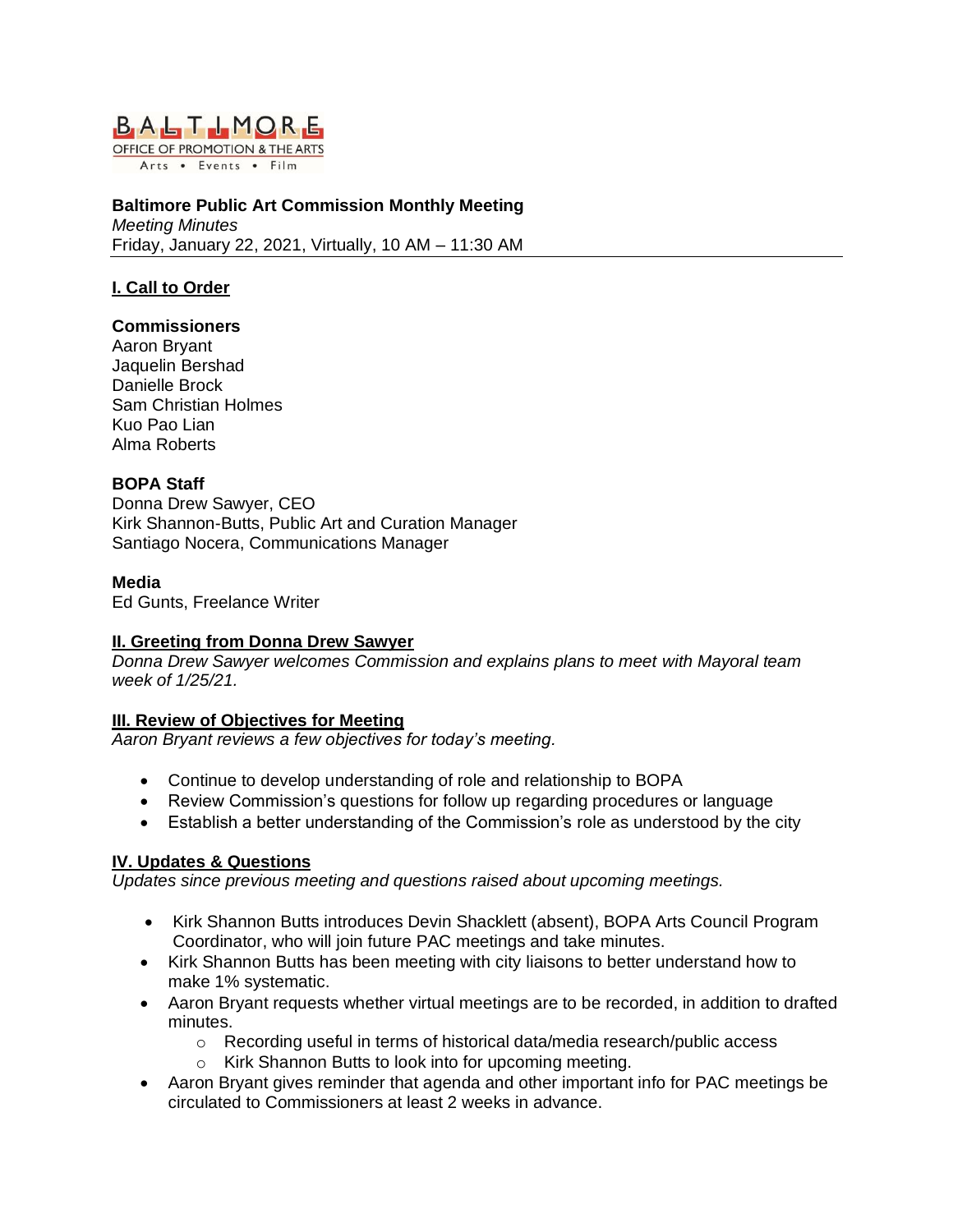# **V. Public Art Guidelines Continued Review**

*Continued discussion from December 2020 meeting reviewing public art guidelines. Prior to meeting, Kirk Shannon Butts circulated various sections of the Public Art Guidelines for review. Review and conversation to continue during February 2021 meeting.* 

### **Discussion of Public Art Commission (PAC) Definition**

*As outlined on Page 3, Section III a, of Public Art Commission Guidelines document.*

- *Issues/Questions Discussed:*
	- o Alma Roberts: the language is straightforward, but it does not necessarily happen that exact way in practice.
	- o Aaron Bryant: We need better alignment between what's stated versus what's real.
	- $\circ$  Sam Holmes: What are we supposed to be able to do versus what are we actually able to do?
- *Commissioner's Request:*
	- o Kuo Pao Lian: Requesting summaries on development projects happening in the city. Commissioners have not been provided with summary of projects before.
		- Summaries would need to include: projects on the table, projects available for 1% funding
		- Requesting for BOPA to provide at monthly PAC meeting
		- Projects should be communicated to commissioners on regular basis
	- o Aaron Bryant: Recommends making this request official.
	- $\circ$  Kuo Pao Lian: Request to make a motion to receive regular status update for development projects in the city that qualify for 1%.
- *Official Motion:*
	- o **BOPA to provide a report of qualified projects to commissioners for monthly meeting, outlining project status and organizations, including dollar amount and names of contacts. The purpose is to facilitate the commissioner's role and responsibility to advise on the use of the 1% for public art.**
		- Seconded: Alma Roberts
			- AYES: Aaron Bryant, Jaquelin Bershad, Danielle Brock, Sam Holmes, Kuo Pao Lian
			- Motion Confirmed: Aaron Bryant
- *Follow up questions:*
	- o Alma Roberts: How will commissioners use the report?
		- Report will be received and used to facilitate and monitor projects.
	- $\circ$  Jaquelin Bershad: We must identify the responsibilities of staff vs commissioners.
		- **EXECT** Information on reports will be needed for context, but the responsibility for tracking should be for staff.
		- Commissioners to be updated in order to make specific decisions.

# **Public Art Commission (PAC) Appointment and Composition – Discussion**

*As outlined on Page 3, Sections III b & c, of Public Art Commission Guidelines document.*